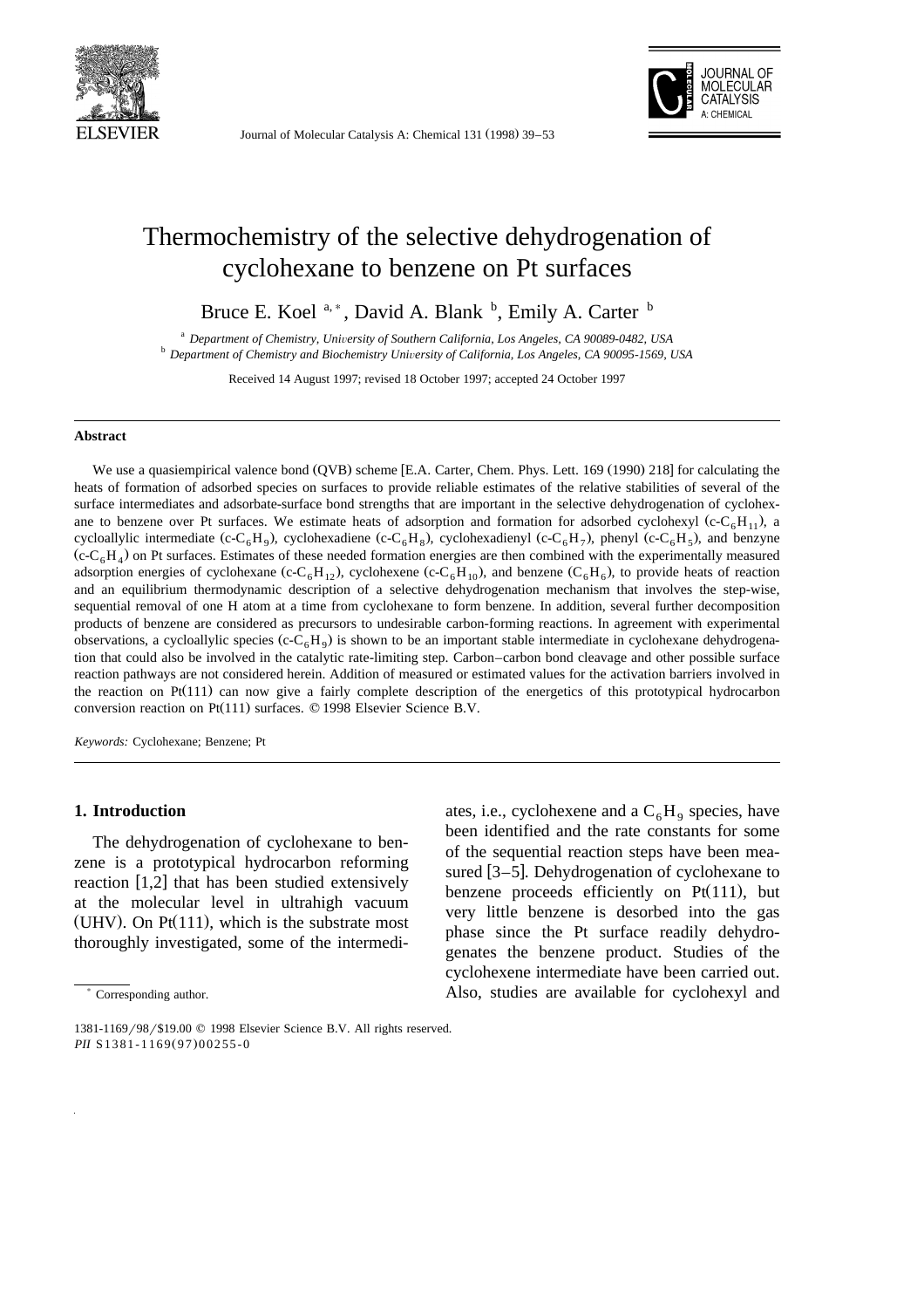cyclohexadiene, which are likely intermediates in the reaction. In related work, the influence of Bi [6] and Cs [7] adatoms on this reaction, as well as many aspects of this reaction on ordered Pt–Sn alloys  $[8-10]$  have also been investigated.

Even with all of the experimental work, several of the likely intermediates associated with this reaction are still unidentified. The primary challenge is to observe and identify metastable intermediates by surface spectroscopic methods and this is an elusive goal. Another key goal is to determine the adsorption bond strengths and surface bond energies for the reactant, products, and intermediates in the reaction in order to provide a thermochemical description of the reaction. Temperature programmed desorption (TPD) and laser induced thermal desorption (LITD) have been used for estimating the adsorption energies of cyclohexane, cyclohexene, and benzene. Unfortunately, these methods cannot be used for several of the adsorbed hydrocarbon intermediates, since the barriers to subsequent surface reactions are less than the corresponding desorption activation energies and thus decomposition reactions occur rather than desorption into the gas phase. Furthermore, adsorbed molecules of this size are beyond the scope of current first principles theoretical methods. Yet, it is essential to obtain equilibrium thermodynamic data on the relative stabilities of surface species in order to better understand the mechanism of this reaction. In this paper, we utilize a scheme that can be used to estimate the stabilities of surface species in order to provide an energetic foundation for the mechanism of selective dehydrogenation of cyclohexane to benzene. Below, we briefly summarize the experimental observations for this reaction and various mechanisms that have been postulated to explain the experimental data.

The adsorption and decomposition of cyclohexane on the  $Pt(111)$  surface have been studied using a variety of surface science methods  $[3 -$ 8,11–24. Cyclohexane adsorbs molecularly at 100 K. Vibrational studies with both high reso-

lution electron energy loss spectroscopy  $(HREELS)$  [13,23] and reflection-absorption IR spectroscopy (RAIRS) [20] have shown that cyclohexane is adsorbed with the molecular plane parallel to the surface with  $C_{3v}$  symmetry, probably in a chair configuration with three axial H atoms projecting toward the surface, forming hydrogen bonds. Adsorption leads to a broad, low frequency C–H stretching band due to extensive 'softening' of the axial C–H bonds. The surface coverage in the monolayer is between  $0.13$  [8] to  $0.21$  [6] monolayer (ML). Upon heating, some cyclohexane desorbs, but most of it  $(68\% \; [6])$  converts to adsorbed benzene which decomposes to hydrogen and adsorbed carbon. Under UHV conditions, no significant gas-phase benzene is produced following cyclohexane adsorption. From the fraction of cyclohexane desorbed in TPD at 228 K, an adsorption energy of  $13.9$  kcal/mol can be estimated [8]. Dehydrogenation begins at  $180-$ 195 K, corresponding to an activation energy,  $E_a$ , of 9.5–13.5 kcal/mol over the 5–30% ML coverage range [5]. Benzene is not formed until 300 K  $[3-5,23]$ , in contrast to early reports of benzene formation at 200 K  $[6,18]$ . Unfortunately, cyclohexene  $(c-C_6H_{10})$  remains as the only species from cyclohexane dehydrogenation that has been identified on  $Pt(111)$  [3], although an intermediate with  $C_6H_9$  stoichiometry has been inferred to exist over the temperature range 180–270 K using LITD combined with Fourier transform mass spectroscopy  $(FTMS)$  [4] and bismuth-postdosing thermal desorption spectroscopy (BPTDS)  $[22]$ , with the form of this species favored to be a cycloallylic  $(c-C<sub>6</sub>H<sub>9</sub>)$ structure, rather than a simple loss of three axial hydrogens, as deduced from HREELS data [23]. No direct evidence exists for cyclohexyl (c- $C_6H_{11}$ , cyclohexadiene (c- $C_6H_8$ ), or cyclohexadienyl (c- $C_6H_7$ ) formation from cyclohexane.

Some information has recently become available for the reactivity of the chemisorbed cyclohexyl species on  $Pt(111)$ . Using electron induced dissociation (EID), low energy electron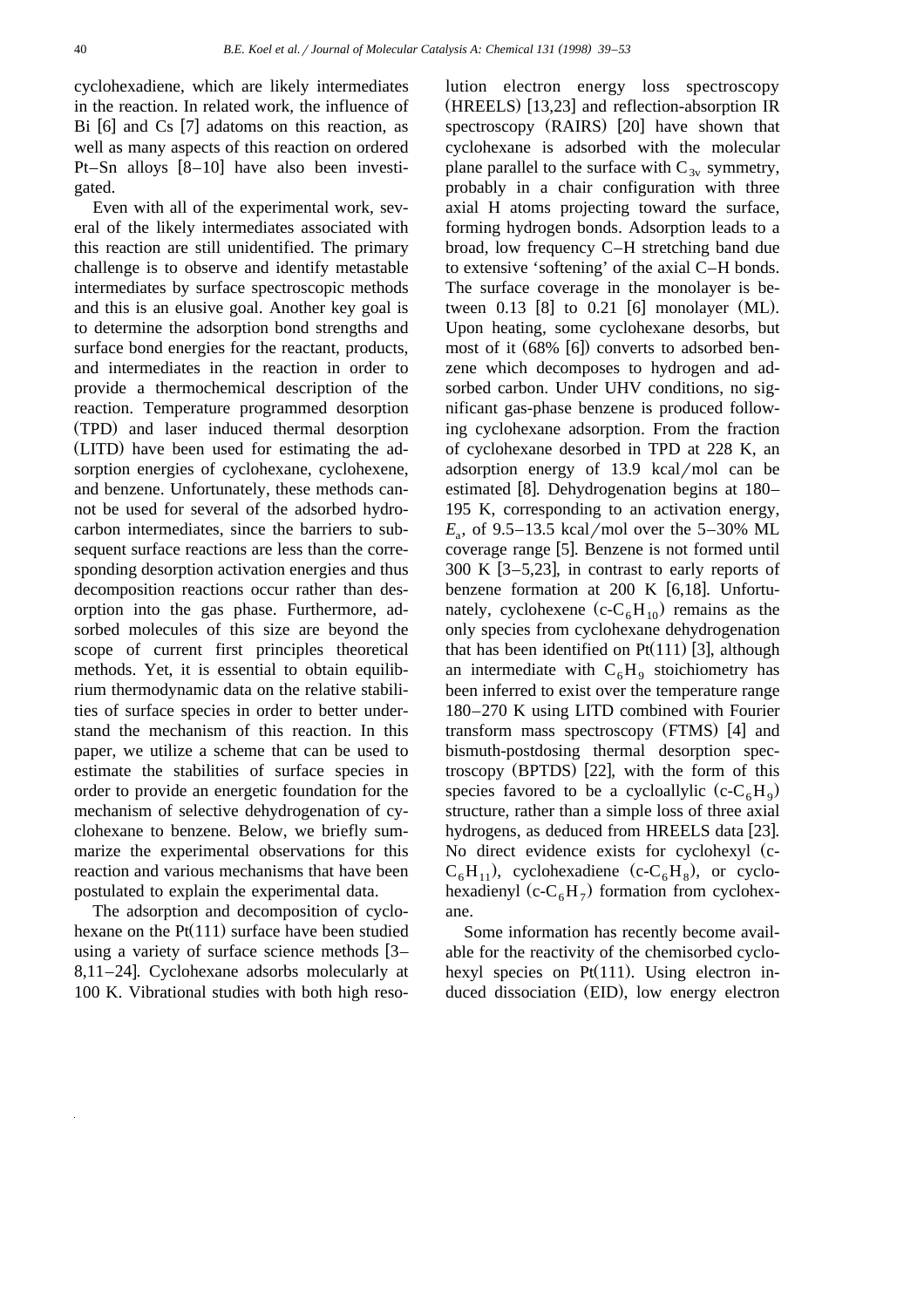bombardment of physisorbed layers of cyclohexane was used to cleanly prepare monolayer coverages of adsorbed cyclohexyl species [8,25]. In TPD experiments,  $H_2$  was the dominant reaction product desorbed, with no cyclohexene and only small amounts of benzene desorption observed. The  $H_2$  evolution in the TPD spectra was  $H_2$  desorption rate-limited, and so no information is available on the activation energy for subsequent C–H bond breaking in adsorbed cyclohexyl. However, on two ordered  $Sn/Pt(111)$ surface alloys which are less reactive than  $Pt(111)$ , cyclohexene desorption is observed in two peaks at 208 and 345 K. The peak at 208 K is cyclohexene desorption rate-limited with a desorption energy of  $12.6$  kcal/mol, and so we can place an upper limit on the activation barrier for the reaction of cyclohexyl on  $Pt(111)$  to be  $12.6$  kcal/mol.

Cyclohexene adsorption on  $Pt(111)$  has been investigated by several groups  $[3,4,6,9,11,15]$ ,  $22,24$ . Generally, it is thought that cyclohexene adsorbs molecularly on the  $Pt(111)$  surface at 100 K. TPD and HREELS show two different states of molecularly adsorbed cyclohexene in the first adsorbed layer. The desorption energy of the most tightly bound state desorbing at 281 K in TPD (at the same temperature as ethylene) is 17.1 kcal/mol [9]. Both of these states are correlated to di- $\sigma$ -bonded cyclohexene as revealed by HREELS but in two different conformations. The saturation monolayer coverage is  $0.14$  [9] to  $0.23$  [19] ML. Upon heating, cyclohexene begins to dehydrogenate at 150 K at low coverages [4], with  $E_a \cong 9$  kcal/mol, or at higher coverages at 200–240 K  $(E_a = 14.4$ kcal/mol) [22]. Greater than  $75\%$  [9,19] of the chemisorbed layer decomposes during TPD. A  $C_6H_9$  reaction intermediate in this reaction has also been identified. Benzene is formed on the surface at temperatures near 300 K ( $E_a \approx 18$ )  $kcal/mol$ , and Henn et al. [22] deduced that the barrier for conversion of the  $c - C_6 H_9$  species to benzene was  $20.8$  kcal/mol. Further heating causes a fraction of the benzene formed to desorb from the surface at 400–500 K and the remaining benzene to decompose to hydrogen and adsorbed carbon.

The adsorption and reaction of both 1,3 cyclohexadiene and 1,4-cyclohexadiene on Pt $(111)$  have been investigated [4,10,11,15,] 24,26. Cyclohexadiene chemisorption is completely irreversible and upon heating it dehydrogenates to form benzene. Further heating causes this adsorbed benzene product to either desorb from the surface or dehydrogenate completely to form surface carbon. HREELS [26] and SFG  $[24]$  indicate that the nature of the surface bonding is a quadra- $\sigma$ -type with four covalent Pt–C bonds with  $sp<sup>3</sup>$  hybridization at those carbons. In the SFG studies, a red-shift of the C–H stretching frequency to  $2770 \text{ cm}^{-1}$  was observed and interpreted as a strong interaction between the surface and the  $CH_2$  groups [24]. Saturation coverage for chemisorbed cyclohexadiene is about  $0.18$  ML  $[10,26]$ . LITD/FTMS experiments show that the activation energy for conversion of cyclohexadienes to benzene is very low (at low coverages conversion occurs at 115 K,  $(E_{\alpha} \cong 7 \text{ kcal/mol})$  [4], but studies using BPTDS indicate that dehydrogenation of both 1,3- and 1,4-cyclohexadiene occurs at 230–260 K with an activation energy of  $14 \pm 2$  kcal/mol  $[26]$ .

The adsorption and reaction of the product of this reaction, benzene, has been extensively studied on Pt $(111)$  [6,8,16,17,27–32]. Benzene adsorbs molecularly on  $Pt(111)$  at low temperatures with the ring plane parallel to the surface  $[16, 17, 27, 29, 30]$ . The monolayer coverage is about  $0.16$  ML [8,32]. No desorption of benzene occurs at low coverages, but a state is formed at higher coverages that desorbs at 480 K. With increasing coverage in the chemisorbed monolayer, this peak grows and shifts to 450 K and a new broad peak forms at  $320 \text{ K}$  [8]. Desorption activation energies of 30 and 20 kcal/mol can been estimated for the high and low temperature desorption states, respectively. About 55% of the benzene monolayer dehydrogenates upon heating [32], and reaction rate-limited  $H_2$  evolution in peaks at 400, 500, and  $525-750$  K in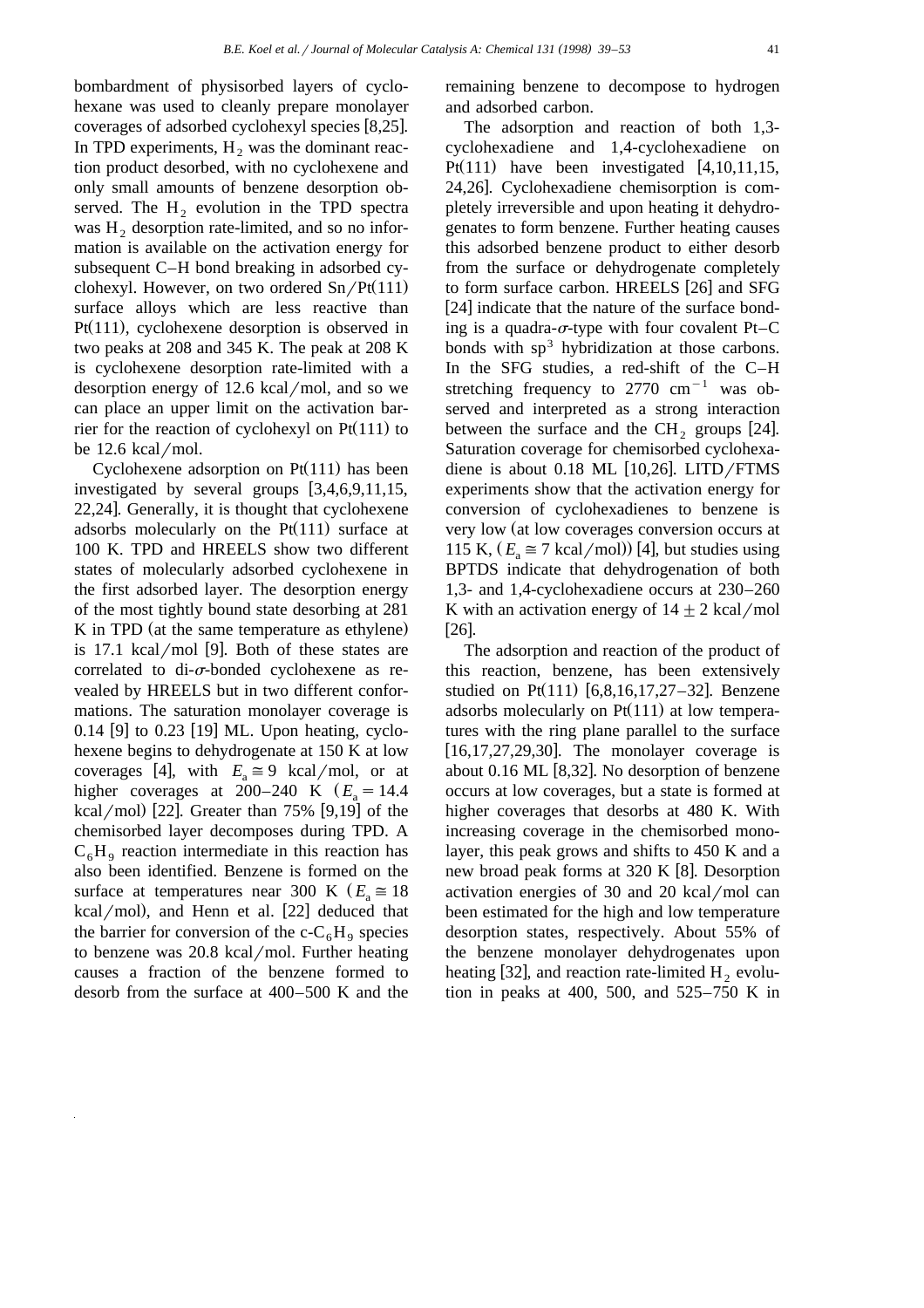TPD gives the barriers for benzene decomposition to be  $24.7$  and  $31.1$  kcal/mol for losing one H and three H atoms, respectively  $[8]$ .

While it seems clear that cyclohexene (c- $C_6H_{10}$ ) and a cycloallylic species (c-C<sub>6</sub>H<sub>0</sub>) are isolable, stable intermediates in cyclohexane decomposition, and cyclohexyl (c- $C_6H_{11}$ ) and cyclohexadiene (c- $C_6H_8$ ) are highly likely intermediates due to the benzene formation in their dehydrogenation reactions, there is little direct experimental information available concerning the mechanism of conversion of cyclohexane to benzene on  $Pt(111)$ . However, most investigators would likely consider a sequential, dehydrogenation mechanism as follows. Cyclohexane adsorbs and dissociates to form cyclohexyl (c-C<sub>6</sub>H<sub>11</sub>). Step-wise loss of H atoms leads to cyclohexene (c- $C_6H_{10}$ ), a cycloallylic species (c-C<sub>6</sub>H<sub>9</sub>), cyclohexadiene (c-C<sub>6</sub>H<sub>8</sub>), cyclohexadienyl (c- $C_6H_7$ ) and then to benzene  $(C_6H_6)$  on Pt surfaces. Benzene desorption is then required to form the gas phase product of the selective dehydrogenation reaction.

Previous theoretical work assessing mechanistic aspects of cyclohexane decomposition on Pt has been limited to semiempirical methods. The calculations of Kang and Anderson [33] were carried out using the semiempirical Atom Superposition-Electron Delocalization Molecular Orbital (ASED-MO) method for the binding of various  $C_6$  hydrocarbons on clusters of 15 Pt atoms. A point to be kept in mind is that since this method is not a total energy method and is in addition only a rough approximation to Hartree–Fock theory (which itself is not able to describe covalent metal–carbon bonds properly  $[34]$ ), it cannot be expected to provide reliable relative energetics. With this caveat, we summarize their findings. In their model, cyclohexane is adsorbed with a binding energy of 8.5  $kcal/mol$ . The barrier for C–H bond cleavage in cyclohexane is calculated to be 29.5  $kcal/mol$ , and the activation barriers for a second and third hydrogen transfer from the lower axial C–H bonds are calculated to be 27.4 and 17.5 kcal/mol. The c-C<sub>6</sub>H<sub>9</sub> intermediate thus

formed is strongly bound to the surface by 89.7  $kcal/mol$  and is calculated to have a relatively low barrier to 10.1 kcal/mol for the first subsequent C–H bond cleavage. Kang and Anderson conclude that the other two hydrogens come off with lower barriers to form benzene and did not calculate aspects of this last step. In summary, they find that the initial removal of a H atom from cyclohexane is the slowest step in the dehydrogenation mechanism, followed by the formation of the  $c - C_6 H_9$  intermediate which loses three more H atoms even more easily. This is in contrast to the experimental observation of the  $c - C_6 H_9$  intermediate's respectable stability.

Some time ago, we presented a quasiempirical valence bond (QVB) scheme for calculating the heats of formation of adsorbed species on surfaces  $[35,36]$ . This approach is a powerful method for roughly estimating the relative stabilities of surface intermediates and adsorbatesurface bond strengths. The first application of this method considered the mechanism and energetics of ethylene decomposition on  $Pt(111)$  $[36]$ . In this study we estimated the heats of formation, heats of reaction, and Pt–carbon bond strengths for adsorbed ethylene, ethylidene, ethylidyne, ethyl, vinyl, acetylene, vinylidene, ethynyl, methyl, methylene, methyne and carbide. While the details of the mechanism of ethylene to ethylidyne conversion continues to be debated and investigated, it is important to point out the strong support for the validity of our method that has been accumulating recently. First, our method relies on an accurate knowledge of the Pt–C bond strength. Our previous work used  $D(Pt-C) = 53$  kcal/mol, which was based on an ab initio value from a  $Pt-CH_3$ complex [37,38]. Single crystal microcalorimetry measurements recently made in King's lab  $\overline{[39]}$  to directly measure the adsorption energies of di- $\sigma$ -bonded ethylene at low temperatures and ethylidyne (from ethylene adsorption) at  $300 \text{ K}$  can be used  $[40]$  to provide another estimate of the Pt–C bond strength of 57.6  $kcal/mol$ , in fairly good agreement with our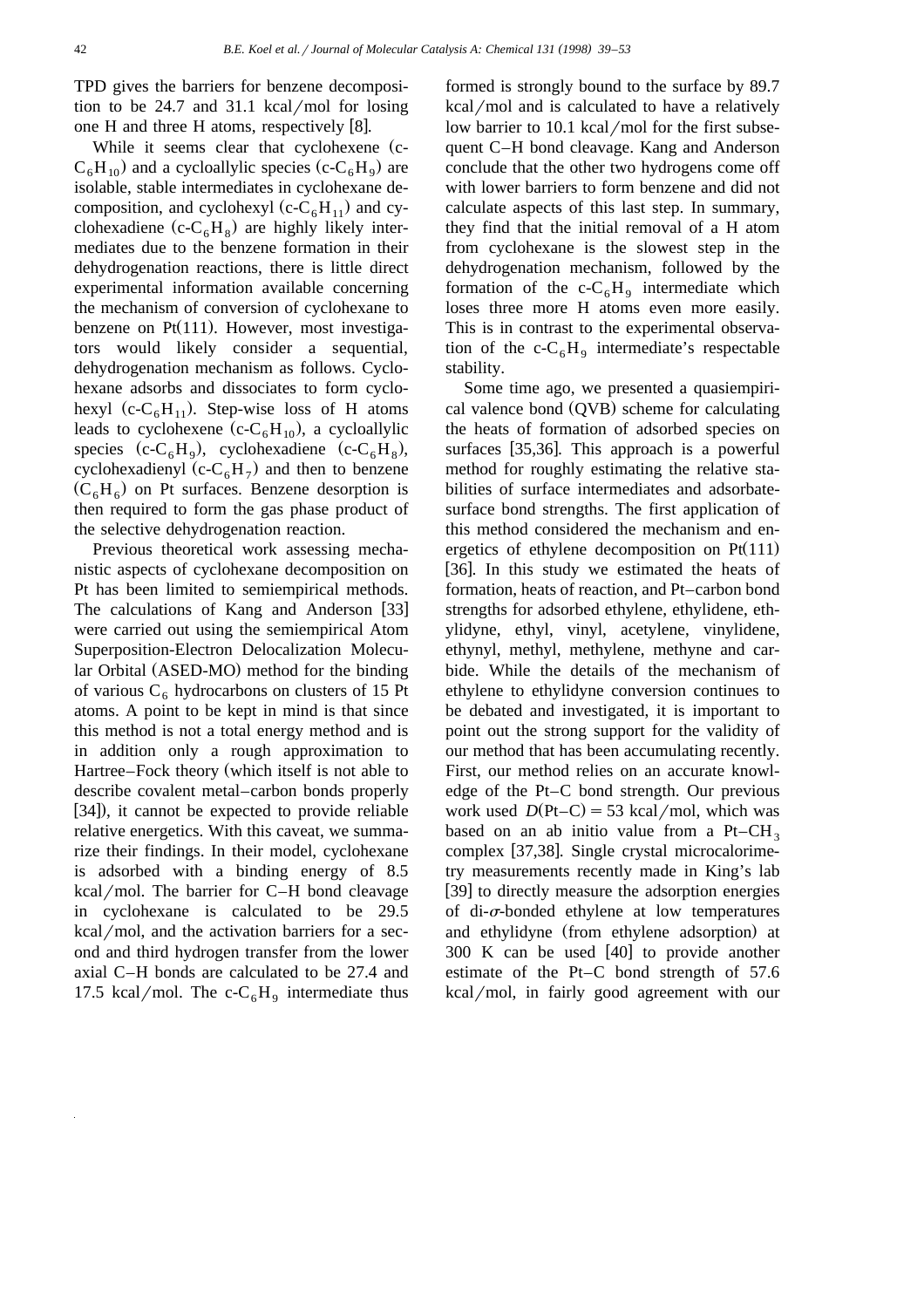previous estimate. Second, in agreement with our equilibrium thermodynamic predictions for the most stable  $C_2$  hydrocarbon surface species [36], ethylidene was identified using NMR over Pt catalysts at high pressures [41]. Also, work from Somorjai's lab [42] using SFG to study the dehydrogenation of ethylene assigned the intermediate detected to ethylidene, in agreement with our suggested decomposition mechanism.

The success of our method for illuminating important aspects of the mechanism of ethylene decomposition prompted the present study. In the next section, we outline and illustrate our strategy for calculating equilibrium thermodynamic energetics of the adsorbates and reactions necessary to describe selective cyclohexane dehydrogenation to benzene on Pt surfaces. The mechanism of benzene decomposition is also interesting and very important to understand for eliminating undesirable coking products, however we will not consider these issues in the present context except for the likely initial steps involving the formation of phenyl and benzyne.

#### **2. Results and discussion**

## *2.1. Scheme for calculating heats of formation of adsorbates on surfaces*

In order to calculate heats of formation of  $c$ -C<sub>6</sub> adsorbates of interest for cyclohexane dehydrogenation, the heats of formation of the corresponding gas phase species and the sur-

face-adsorbate bond energies must both be known. In general, these adsorbates correspond to gas phase molecular fragments that are relatively unstable (i.e., radicals or excited states) and hence their heats of formation are not directly measurable. Furthermore, most surfaceadsorbate bond energies for such fragments are also unavailable. We have developed a general approach for estimating heats of formation for adsorbates [35], involving a straightforward, simple procedure: (i) determine how many chemical bonds are formed from the adsorbate to the surface and characterize them according to either primarily covalent, ionic, or donor– acceptor character; (ii) obtain the experimental heat of formation for the gaseous species in its ground electronic state (or estimate it via a Born–Haber cycle of known heats of formation and bond dissociation energies); (iii) use electronic excitation energies, electron affinities, or ionization potentials to calculate a heat of formation for a gas phase species that most resembles the local electronic state of the molecule when it is adsorbed on the surface; and finally (iv) use measured heats of adsorption (where available) or use estimated or calculated bond energies (from, for example, ab initio electronic structure calculations) for  $\sigma$  and  $\pi$  covalent or donor–acceptor bonds  $[43, 44]$  to predict the heat of formation of the adsorbed species by subtracting the adsorbate-surface bond energies from the gas phase heats of formation discussed in (iii). Table 1 provides schematic drawings and heats of formation for several  $c$ -C<sub>6</sub> gas

Table 1

Structures and heats of formation,  $\Delta H_{1,300}^{\circ}$  (kcal/mol), for the electronic ground states of gas phase c-C<sub>6</sub> species used to calculate the energies of  $c$ -C<sub>6</sub> adsorbates

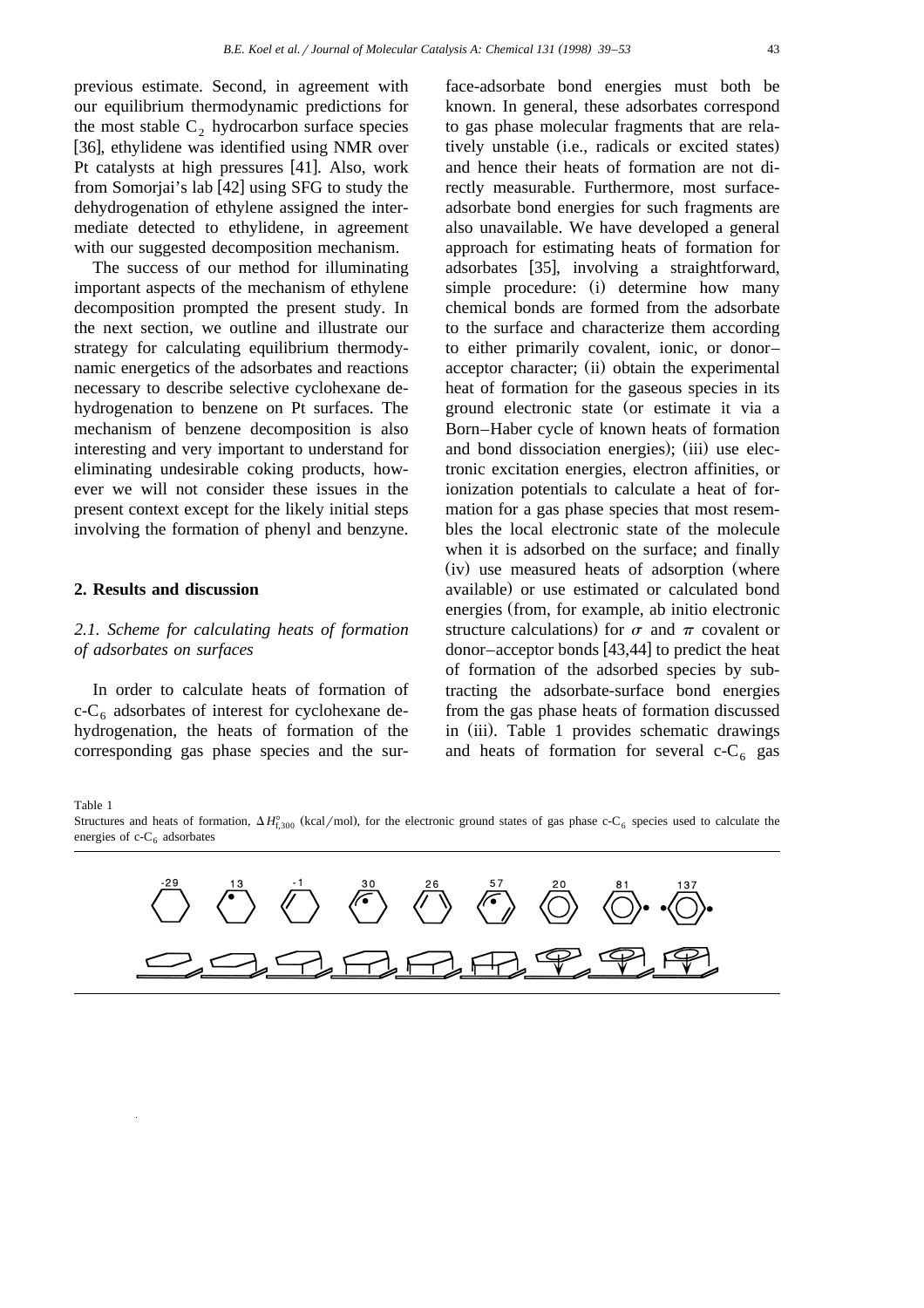Table 2

Estimated heats of formation  $(\Delta H_{f,300}^{\circ})$  for C<sub>6</sub> adsorbates on  $Pt(111)$  and related gas phase values

| Species                                                                            | $\Delta H_{\rm f,300}^{\circ}$ | References |
|------------------------------------------------------------------------------------|--------------------------------|------------|
| $C_6H_{12(g)}$ cyclohexane                                                         | $-29$                          | $[45]$     |
| $C_6H_{12(a)}$                                                                     | $-43$                          | [8]        |
| c- $C_6H_{11(g)}$ cyclohexyl radical                                               | 13                             | $[45]$     |
| $c - C_6H_{11}$ - (a)                                                              | $-40$                          |            |
| $C_6H_{10(g)}$ cyclohexene                                                         | $-1$                           | $[45]$     |
| $C_6H_{10(g)}(*)$                                                                  | 88                             |            |
| $C_6H_{10(a)}$ di- $\sigma$ -bonded                                                | $-18$                          | $[9]$      |
| $c$ -C <sub>6</sub> H <sub>9(g)</sub> cycloallylic radical                         | 30                             | $[45]$     |
| c-C <sub>6</sub> H <sub>9(g)</sub> (*)                                             | 119                            |            |
| c-C <sub>6</sub> H <sub>9(a)</sub> tri- $\sigma$ -bonded                           | $-40$                          |            |
| $C_6H_{8(g)}$ 1,3-cyclohexadiene                                                   | 26                             | $[45]$     |
| $C_6H_{8(g)}(*)$                                                                   | 204                            |            |
| $C_6H_{8(a)}$ tetra- $\sigma$ -bonded                                              | $-8$                           |            |
| $C_6H_{8(g)}$ 1,4-cyclohexadiene                                                   | 26                             | $[45]$     |
| $C_6H_{8(g)}(*)$                                                                   | 204                            |            |
| $C_6H_{8(a)}$ tetra- $\sigma$ -bonded                                              | $-8$                           |            |
| c-C <sub>6</sub> H <sub>7(g)</sub> cyclohexadienyl                                 | 57                             | $[45]$     |
| c-C <sub>6</sub> H <sub>7(g)</sub> (*)                                             | 235                            |            |
| c-C <sub>6</sub> H <sub>7(a)</sub> penta- $\sigma$ -bonded                         | $-30$                          |            |
| $C_6H_{6(g)}$ benzene                                                              | 20                             | [45]       |
| $C_6H_{6(a)}$                                                                      | $-10$                          | [8]        |
| c-C <sub>6</sub> H <sub>5(g)</sub> phenyl radical                                  | 81                             | $[46]$     |
| c-C <sub>6</sub> H <sub>5(a)</sub> $\sigma$ -bonded                                | 28                             |            |
| c-C <sub>6</sub> H <sub>5(a)</sub> $\sigma$ + $\pi$ -bonded                        | $-2$                           |            |
| $o, m, p\text{-}C_6H_{4(g)}$ (singlet) benzyne                                     | 107, 122, 137                  | $[47]$     |
| $o, m, p\text{-C}_6\text{H}_{4(g)}$ (triplet)                                      | 145, 139, 139                  | [48, 49]   |
| $o, m, p\text{-}\mathrm{C}_6\mathrm{H}_{4(\mathrm{a})}$ di- $\sigma\text{-bonded}$ | 39, 33, 33                     |            |
| $o, m, p\text{-}C_6H_{4(a)}$ di- $\sigma + \pi$ -bonded                            | 9,3,3                          |            |
| $H_{(g)}^{\bullet}({}^2S)$                                                         | 52                             | $[45]$     |
| $\mathbf{H}{\longrightarrow}_{\mathbf{(a)}}$                                       | $-10$                          | $[50]$     |

phase molecules in their electronic ground states, as required in step (ii), and also gives (highly) schematic drawings of adsorbed species on  $Pt(111)$  that show the correlation between the gaseous and adsorbed species and indicate the bonding to the surface, as required for steps (iii) and (iv). The heats of formation for both gas phase and adsorbed species on  $Pt(111)$  are summarized in Table 2.

The heats of formation of the gas phase species were obtained as follows. Values of  $\Delta H_{f,300}^{\circ}$  for c-C<sub>6</sub>H<sub>x</sub>,  $x = 6-12$ , and H atom were taken directly or derived from Benson's compilation  $[45]$ . Values for phenyl radical (c- $C_6H_5$ , and *ortho-*, *meta-*, and *para-benzyne*  $(c-C<sub>6</sub>H<sub>4</sub>)$  were taken from more recent data  $[46]$ . The method for obtaining heats of formation of the adsorbed species requires knowledge of the Pt–C  $\sigma$ -bond energy and (possibly) singlet–triplet excitation energies to 'prepare'  $\pi$ bonds to form di- $\sigma$ -bonds to the surface. In previous work [36], we employed  $D(Pt-C) = 53$ kcal/mol, an ab initio value for  $Pt-CH_3$  complexes  $[37,38]$ . We will also employ 53  $kcal/mol$  throughout this paper as our Pt–C single bond energy. This value is supported by measurements of the activation energy for conversion of cyclohexyl to cyclohexene on  $Sn/Pt(111)$  alloys that place this  $E_a$  at about 13 kcal/mol [9]. Given that  $Pt(111)$  is a more reactive surface than these alloys, we view this value as an upper bound for  $Pt(111)$  surfaces. This then provides an upper bound for the Pt–C single bond strength, which is obtained from the inequality requiring the endothermicity to be less than or equal to the activation barrier of 13 kcal/mol:

$$
\left\{ \Delta H_{f,300}^{\circ} \left( c \text{-} C_6 H_{10(a)} \right) + \Delta H_{f,300}^{\circ} \left( H_{(a)} \right) \right\} - \Delta H_{f,300}^{\circ} \left( c \text{-} C_6 H_{11(a)} \right) \le 13.
$$

Now, using  $\Delta H_{ads}(c-C_6H_{10(g)}) = 17$  kcal/mol [9] and  $\Delta H_{ads}^{diss}(H_{2(g)}) = 19$  kcal/mol [50], then we have the following relations:

$$
\Delta H_{f,300}^{\circ}(c \text{-} C_6 H_{10(a)}) = \Delta H_{f,300}^{\circ}(c \text{-} C_6 H_{10(g)})
$$

$$
-\Delta H_{ads}(c \text{-} C_6 H_{10(g)}) = -1 - 17
$$

$$
= -18 \text{ kcal/mol}
$$

$$
\Delta H_{\rm f,300}^{\circ}(H_{\rm (a)}) = \Delta H_{\rm f,300}^{\circ}(H_{\rm (g)}) - \Delta H_{\rm ads}(H_{\rm (g)})
$$
  
= 52.1 - 62 = -10 kcal/mol,

where

$$
\Delta H_{\text{ads}}(H_{(g)}) = \left[ D\left(H - H_{(g)}\right) + \Delta H_{ads}^{\text{diss}}\left(H_{2(g)}\right) \right] / 2,
$$

and

$$
\Delta H_{f,300}^{\circ} (c \text{-} C_6 H_{11(a)}) = \Delta H_{f,300}^{\circ} (c \text{-} C_6 H_{11(g)}) - D(\text{Pt}-\text{C}) = 13 \text{ kcal/mol} - D(\text{Pt}-\text{C}).
$$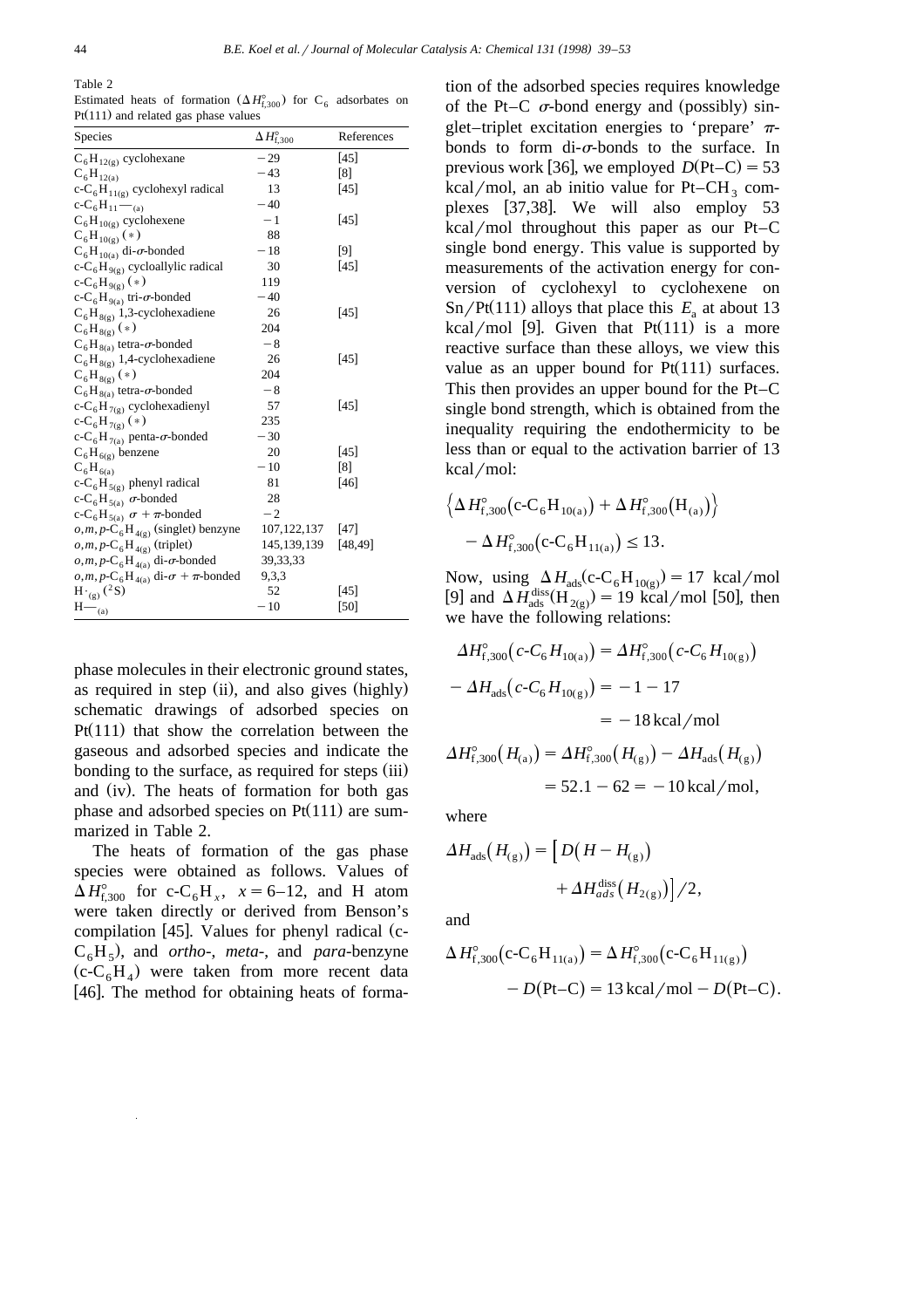And so, using only experimentally measured heats of adsorption and activation barriers, along with well-known gaseous heats of formation in the above equations (vide infra), we obtain

$$
-18 - 10 - \{13 - D(Pt-C)\} \le 13 \text{ kcal/mol}
$$

and therefore  $D(Pt-C) \leq 54$  kcal/mol. Thus, the experimental bound on the activation energy for dehydrogenation of adsorbed cyclohexyl provides us with an upper bound of  $54$  kcal/mol on the Pt–C single bond strength, in excellent agreement with our chosen ab initio value of 53 kcal/mol. Furthermore, the microcalorimetryderived value of  $57.6$  kcal/mol  $[40]$  mentioned previously is within  $5 \text{ kcal/mol}$  of the value that we are using (an increase of  $4 \text{ kcal/mol}$  for the adsorption energy of cyclohexene at zero coverage is required for this value to be consistent with the above arguments as well).

Once this value is fixed, we can now derive, based on the heat of adsorption of cyclohexene, the appropriate singlet–triplet excitation energy  $(\Delta E_{ST})$  to employ in order to prepare C–C  $\pi$ -bonds to form di- $\sigma$ -bonds to the metal. Again, the method prescribes starting with the gaseous species in its ground state (here cyclohexene), exciting up to a 'bond-prepared' state (via, e.g., a singlet-to-triplet excitation), and then forming the appropriate number of metal–carbon bonds to obtain heats of adsorption/formation. Since we know  $\Delta H_{f,300}^{\circ}$  (cyclohexene<sub>(g)</sub>) = -1 kcal/mol and we know its  $\Delta H_{\text{ads}} = -17$ kcal/mol, using  $D(Pt-C) = 53$  kcal/mol one can derive  $\Delta E_{\text{ST}} = 89$  kcal/mol for the appropriate singlet–triplet splitting to bond-prepare a cyclic  $\pi$  bond. This is exactly the same value as calculated previously for ethylene  $(Ref. [36]$ and E.A. Carter, unpublished). We will use  $\Delta E_{\rm ST}$  = 89 kcal/mol per  $\pi$  bond to estimate the energies of all high spin radicals that are required. For example, in the case of cyclohexadiene, we will estimate that the high spin excited state is  $2\times89=178$  kcal/mol above the ground state, since two  $\pi$  bonds are being excited (it is bound to be at least this high, based on Pauli repulsion arguments, and recent ab initio calculations  $[51]$  place this planar quintet state in butadiene at  $\approx 185$  kcal/mol, consistent with our estimate). This is how  $\Delta H_{\rm f,300}^{\circ}$ for the high spin excited state radicals  $C_6H_*$ ,  $*$ ,  $x = 7-10$ , shown in Table 2, were calculated.

Finally, values for  $\Delta H_{\rm f,300}^{\circ}$  of gaseous, triplet benzynes were calculated as follows. The experimental values of  $\Delta H_{1,300}^{\circ}$  of the ground singlet states were added to appropriate single–triplet splittings. Only the  $\Delta E_{ST}$  for *ortho*-benzyne has been measured [48]. However, correlation-consistent multireference CI calculations [52] have predicted all three, and the error in the calculation compared to the *ortho*-benzyne experimental result is only 2 out of 38 kcal/mol. Thus, we used the other ab initio values of 17 and 2 kcal/mol for  $\Delta E_{ST}$  for *meta*- and *para*-benzyne, respectively.

The heats of formation of the adsorbates were obtained from the procedure outlined above for estimating these values, except for adsorbed cyclohexane, cyclohexene, and benzene, where the experimental heats of adsorption were used. We consider adsorbed species forming the maximum number of  $\sigma$ -covalent bonds to the surface, with no  $\pi$ -bonding interactions. Since cyclohexene and cyclohexadiene are known experimentally to adopt  $\eta^2$ - and  $\eta^4$ -configurations upon adsorption, we believe this is the preferred geometry for these other species as well. However, reaction energetics involving  $\pi$ -bonding configurations could be easily calculated (if desired) simply by using the corresponding appropriate gas phase heats of formation. We did include  $\pi$  bonding in addition to  $\sigma$ -bonding for phenyl and the benzyne isomers, because of the uncertainty about the nature of the surface bonding and the experimental evidence that phenyl on Cu(111) is inclined only about  $30^{\circ}$  above the surface plane [53]. We used the  $\pi$ -bond strength of benzene  $(30 \text{ kcal/mol})$  to the surface as our rough estimate of (and presumably an upper limit to) this stabilization. We include, for completeness, values for phenyl and the benzynes without the  $\pi$ -bonding stabilization, and one sees that this leads to quite a large value (28)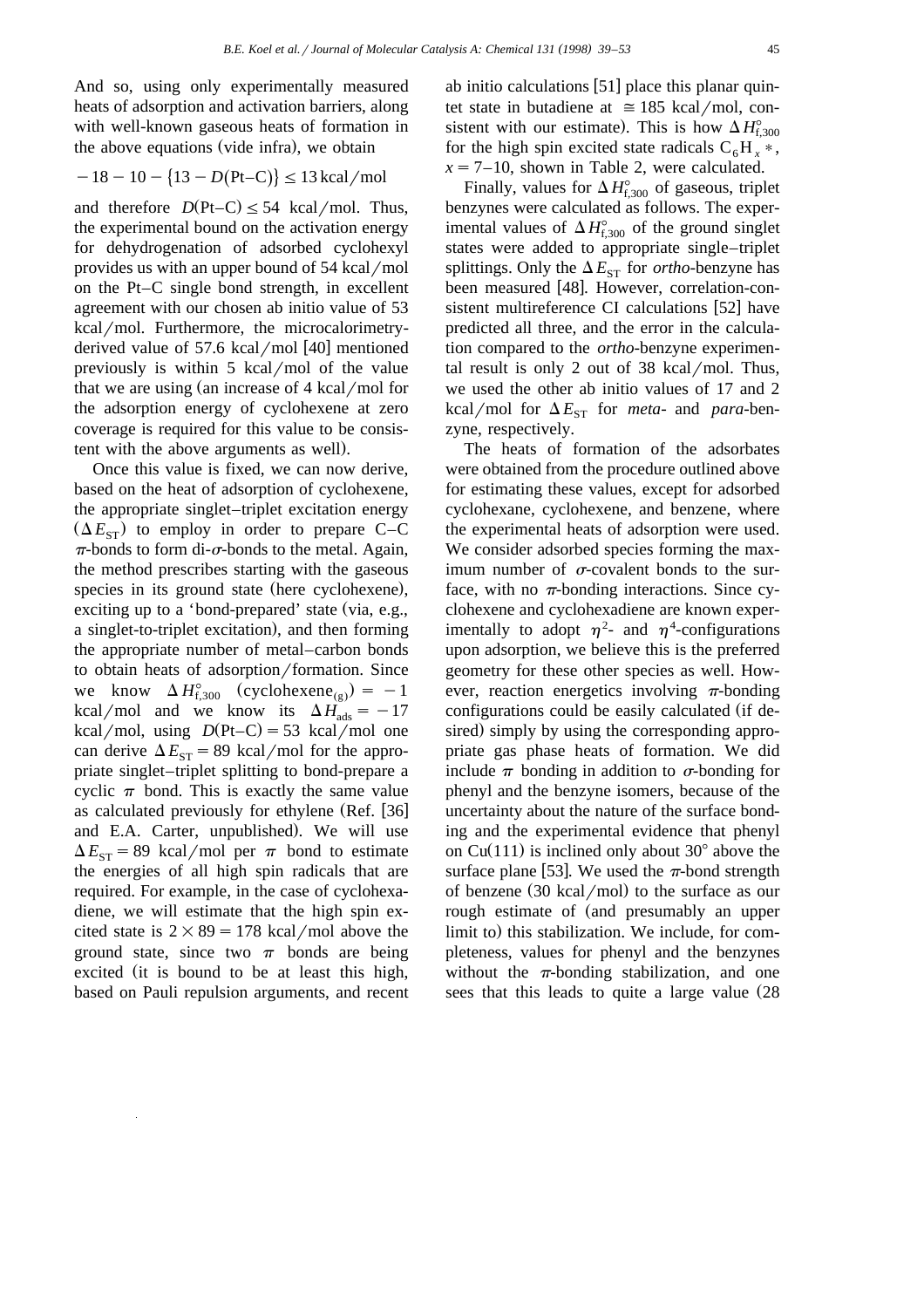$kcal/mol$  for the endothermicity of the conversion of benzene to phenyl. However, this value is close to a measured barrier of  $24.7$  kcal/mol for the initial dehydrogenation of benzene  $[8]$ , and so either this species describes well the chemical nature of phenyl on the surface, with the endothermicity of reaction accounting for the barrier, or it represents an intermediate formed in the conversion of benzene to a more stable adsorbed  $\sigma + \pi$ -bonded phenyl. Finally, we did not include any estimate of H bonding in species other than cyclohexane, since in general no vibrational signatures of such bonding (i.e., softening of the C–H vibrations) have been observed spectroscopically (there is one unconfirmed report of such interactions for cyclohexadiene  $[24]$ .

We derived  $\Delta H_{\text{f,300}}^{\circ}$  (values again shown in parentheses) for: (i) adsorbed cyclohexane  $(-43)$  $kcal/mol$  by subtracting the measured heat of adsorption on  $Pt(111)$  (13.9 kcal/mol, [8]) from  $\Delta H_{f,300}^{\circ}$ (c-C<sub>6</sub>H<sub>12(g)</sub>); (ii) adsorbed cyclohexyl, c-C<sub>6</sub>H<sub>11</sub> (-40 kcal/mol) by subtracting the Pt–C single  $\sigma$  bond energy (53 kcal/mol [37,38]) from  $\Delta H_{\rm f,300}^{\circ}$  (c-C<sub>6</sub>H<sub>11(g)</sub>); (iii) adsorbed cyclohexene  $(-18 \text{ kcal/mol})$  by subtracting the measured heat of adsorption on Pt(111) (17.1 kcal/mol, [9]) from  $\Delta H_{6,300}^{\circ}$  (c- $C_6H_{10(g)}$ ; (iv) adsorbed c-C<sub>6</sub>H<sub>9</sub> (-40  $kcal/mol$  by subtracting the chemisorption bond energy (159 kcal/mol) from  $(\Delta H_{f,300}^{\circ}$  (c- $C_6H_{9(g)}$  +  $\Delta E_{ST}$  (89 kcal/mol)), assuming that c-C<sub>6</sub>H<sub>9</sub> forms three covalent  $\sigma$  bonds to the surface, each worth 53 kcal/mol; (v) adsorbed cyclohexadiene, c-C<sub>6</sub>H<sub>8(a)</sub> (-8 kcal/mol) by subtracting the chemisorption bond energy (212 kcal/mol) from  $(\Delta H_{f,300}^{\circ}$ (c-C<sub>6</sub>H<sub>8(g)</sub>) +  $2\Delta E_{ST}$ (178 kcal/mol)) assuming that  $c-\widetilde{C}_6H_8$  forms four covalent  $\sigma$  bonds to the surface, each worth 53 kcal/mol; (vi) adsorbed c-C<sub>6</sub>H<sub>7</sub> ( $-30$  $kcal/mol$  by subtracting the chemisorption bond energy (265 kcal/mol) from  $(\Delta H_{\rm f,300}^{\circ}$  (c- $C_6H_{7(g)}$ ) + 2 $\Delta E_{ST}$ ), assuming that c-C<sub>6</sub>H<sub>7</sub> forms five covalent  $\sigma$  bonds to the surface, each worth 53 kcal/mol; (vii) adsorbed benzene  $(-10 \text{ kcal/mol})$  by subtracting the measured

heat of adsorption on  $Pt(111)$  (30 kcal/mol, [8]) from  $\Delta H_{f,300}^{\circ}$ (c-C<sub>6</sub>H<sub>6(g)</sub>); (viii) adsorbed hydrogen atom  $(-10 \text{ kcal/mol})$  by subtracting the experimental Pt–H bond energy  $(62 \text{ kcal/mol})$ , derived from the experimental heat of adsorption  $(19 \text{ kcal/mol})$  of hydrogen of Pt $(111)$  [50]) from  $\Delta H_{\rm f,300}^{\circ}(\rm H_{\alpha})$ ; (ix) adsorbed phenyl radical  $(28 \text{ kcal/mol}$  for  $\sigma$ -bonded,  $-2 \text{ kcal/mol}$  for  $\sigma + \pi$  bonded) by subtracting the chemisorption  $\sigma$  bond energy of 53 kcal/mol and the chemisorption  $\pi$  bond of 30 kcal/mol from  $\Delta H_{6,300}^{\circ}$ (c-C<sub>6</sub>H<sub>5(g)</sub>); and (x) adsorbed benzynes (39 and 33 kcal/mol for di- $\sigma$  only bonding of ortho and meta/para; 9 and 3 kcal/mol for  $di-\sigma+\pi$  bonding of ortho and meta/para) by subtracting the  $\sigma$  chemisorption bond energy of 106 kcal/mol and the  $\pi$  chemisorption bond energy of 30 kcal/mol from  $\Delta H_{\rm f,300}^{\circ}$  (tripletbenzynes $_{(9)}$ ).

It is critical to re-emphasize the main assumptions made in calculating these heats of adsorption. First we point out that one must have an understanding of the type and number of adsorbate-surface bonds involved. If one is unsure, the error bars associated with  $\Delta H_{\text{ads}}$ could be large. In the cases presented here, spectroscopic evidence from HREELS established di- $\sigma$  and quadra- $\sigma$  bonding for cyclohexene and cyclohexadiene. This suggests we are on firm ground assuming that all unsaturated C atoms in these  $c$ -C<sub>6</sub> compounds will form a number of  $\sigma$ -bonds equal to the number of H atoms lost relative to cyclohexane. Benzene is clearly an exception, since the aromaticity of benzene favors  $\pi$ -bonding to the metal. Again, spectroscopic evidence supports  $\pi$ -bonding for benzene and phenyl, while phenyl—having lost an H atom relative to benzene—can use its C radical electron to form an additional  $\sigma$ -bond to the metal.

Secondly, we assume a high spin excited state is required for bonding. Note this is the typical valence bond model of bonding  $[49]$  that has been highly successful for gas phase molecules. In addition, confirmation of the quality of our estimate of the energy for such high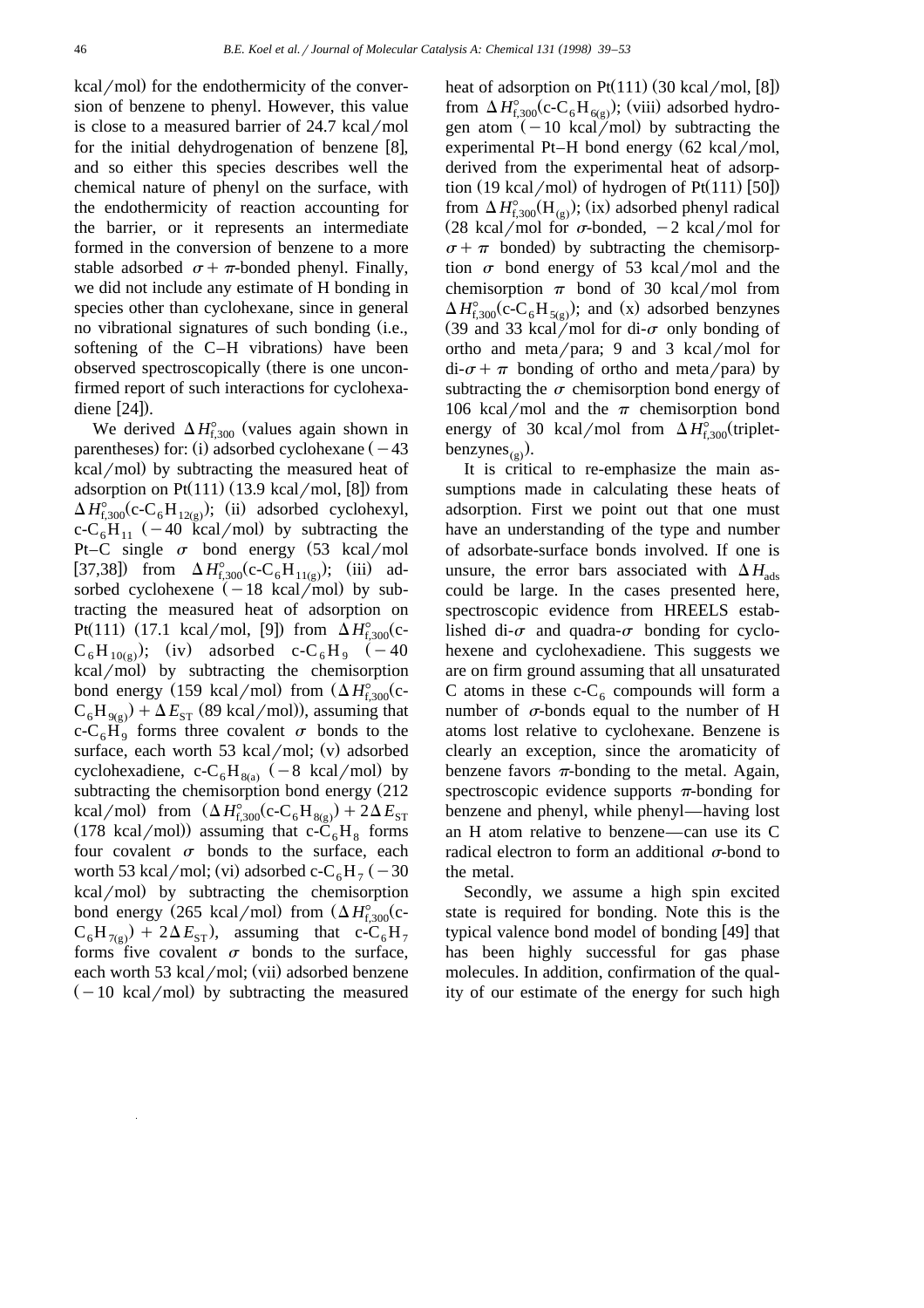Table 3 Estimated heats of elementary reactions of  $C_6$  hydrocarbons on Pt (kcal/mol)

| Reaction                                                                                                                   | Type          | $\Delta H^{\rm rxn}$                      |
|----------------------------------------------------------------------------------------------------------------------------|---------------|-------------------------------------------|
| $C_6H_{12(a)} \rightarrow \eta^1$ -c-C <sub>6</sub> H <sub>11(a)</sub> + H <sub>(a)</sub>                                  | C-H cleavage  | $-7$                                      |
| $C_6H_{12(a)} \to C_6H_{12(g)}$                                                                                            | desorption    | 14                                        |
| $\eta^1$ -c-C <sub>6</sub> H <sub>11(a)</sub> + H <sub>(a)</sub> $\rightarrow$ C <sub>6</sub> H <sub>12(a)</sub>           | hydrogenation | 7                                         |
| $\eta^1$ -c-C <sub>6</sub> H <sub>11(a)</sub> $\rightarrow \eta^2$ -C <sub>6</sub> H <sub>10(a)</sub> + H <sub>(a)</sub>   | C-H cleavage  | 12                                        |
| $\eta^2$ -c-C <sub>6</sub> H <sub>10(a)</sub> + H <sub>(a)</sub> $\rightarrow \eta^1$ -c-C <sub>6</sub> H <sub>11(a)</sub> | hydrogenation | $-12$                                     |
| $\eta^2$ -c-C <sub>6</sub> H <sub>10(a)</sub> $\rightarrow \eta^3$ -C <sub>6</sub> H <sub>9(a)</sub> + H <sub>(a)</sub>    | C-H cleavage  | $-32$                                     |
| $C_6H_{10(a)} \to C_6H_{10(g)}$                                                                                            | desorption    | 17                                        |
| $\eta^3$ -C <sub>6</sub> H <sub>9(a)</sub> + H <sub>(a)</sub> $\rightarrow \eta^2$ -c-C <sub>6</sub> H <sub>10(a)</sub>    | hydrogenation | 32                                        |
| $\eta^3$ -C <sub>6</sub> H <sub>9(a)</sub> $\rightarrow \eta^4$ -C <sub>6</sub> H <sub>8(a)</sub> + H <sub>(a)</sub>       | C-H cleavage  | 22                                        |
| $\eta^4$ -C <sub>6</sub> H <sub>8(a)</sub> + H <sub>(a)</sub> → $\eta^3$ -c-C <sub>6</sub> H <sub>9(a)</sub>               | hydrogenation | $-22$                                     |
| $\eta^4$ -C <sub>6</sub> H <sub>8(a)</sub> $\rightarrow \eta^5$ -C <sub>6</sub> H <sub>7(a)</sub> + H <sub>(a)</sub>       | C-H cleavage  | $-32$                                     |
| $C_6H_{8(a)} \to C_6H_{8(g)}$                                                                                              | desorption    | 34                                        |
| $\eta^5$ -C <sub>6</sub> H <sub>7(a)</sub> + H <sub>(a)</sub> $\rightarrow \eta^4$ -C <sub>6</sub> H <sub>8(a)</sub>       | hydrogenation | 32                                        |
| $\eta^5$ -C <sub>6</sub> H <sub>7(a)</sub> $\rightarrow$ C <sub>6</sub> H <sub>6(a)</sub> + H <sub>(a)</sub>               | C-H cleavage  | 10                                        |
| $C_6H_{6(a)} + H_{(a)} \rightarrow \eta^5-C_6H_{7(a)}$                                                                     | hydrogenation | $-10$                                     |
| $C_6H_{6(a)} \to \eta^6-C_6H_{5(a)} + H_{(a)}$                                                                             | C-H cleavage  | $-2$                                      |
| $C_6H_{6(a)} \to C_6H_{6(g)}$                                                                                              | desorption    | 30                                        |
| $\eta^6$ -C <sub>6</sub> H <sub>5(a)</sub> + H <sub>(a)</sub> $\rightarrow$ C <sub>6</sub> H <sub>6(a)</sub>               | hydrogenation | $\overline{2}$                            |
| $\eta^6$ -C <sub>6</sub> H <sub>5(a)</sub> $\rightarrow \eta^6$ -C <sub>6</sub> H <sub>4(a)</sub> + H <sub>(a)</sub>       | C-H cleavage  | 1 (for $o$ -); -5 (for <i>m</i> or $p$ -) |

spin states comes from very recent first principles density functional theory calculations on butadiene by Petterson et al. [51] whose predictions for the singlet–quintet splitting in planar butadiene  $(185 \text{ kcal/mol})$  is roughly twice the vertical singlet–triplet splitting in ethylene (89  $kcal/mol$ , which is the value we proposed to use. We therefore believe that such an estimate of the excited states' energy is valid. One could imagine refining the model by noting that the difference in energy between the first principles excitation energy and our 'additive' excitation energy is 'excess' Pauli repulsion energy due to four spins being in contact rather than two separated groups of two spins. Thus  $185-2(89)$  $=7$  kcal/mol might be considered an estimate of this additional repulsion not accounted for in our purely additive model. We retained the purely additive model here for simplicity.

Lastly, the model does not account for lateral interactions between adsorbates and therefore is only applicable to low coverage regimes. This means that when we look at coverage-dependent binding energies and activation barriers, we must be careful to compare only to low coverage values. For endothermic surface reactions, their

activation barriers provide upper bounds to the endothermicities and thus allow us to check the consistency of our model. In all cases considered herein and in our past work, this has proven to be true (namely, our endothermicities have been nearly met or exceeded by the corresponding, measured activation barriers).

With our assumptions now clearly defined, we then use these calculated heats of formation for adsorbed species to calculate several heats of reactions of adsorbed hydrocarbons on Pt $(111)$  (Table 3). In Section 2.2, we employ these heats of formation and heats of reaction, along with experimental activation barriers, to obtain a rough potential energy surface for the selective dehydrogenation of cyclohexane to benzene (and beyond) on clean  $Pt(111)$ .

# *2.2. Calculated energetics for the dehydrogenation of cyclohexane to benzene on*  $Pt(111)$

Fig. 1 displays a mechanism for the reaction of cyclohexane on  $Pt(111)$  using the energetics derived above for the step-wise, sequential removal of H atoms from cyclohexane. The energy zero is the heat of formation of the ele-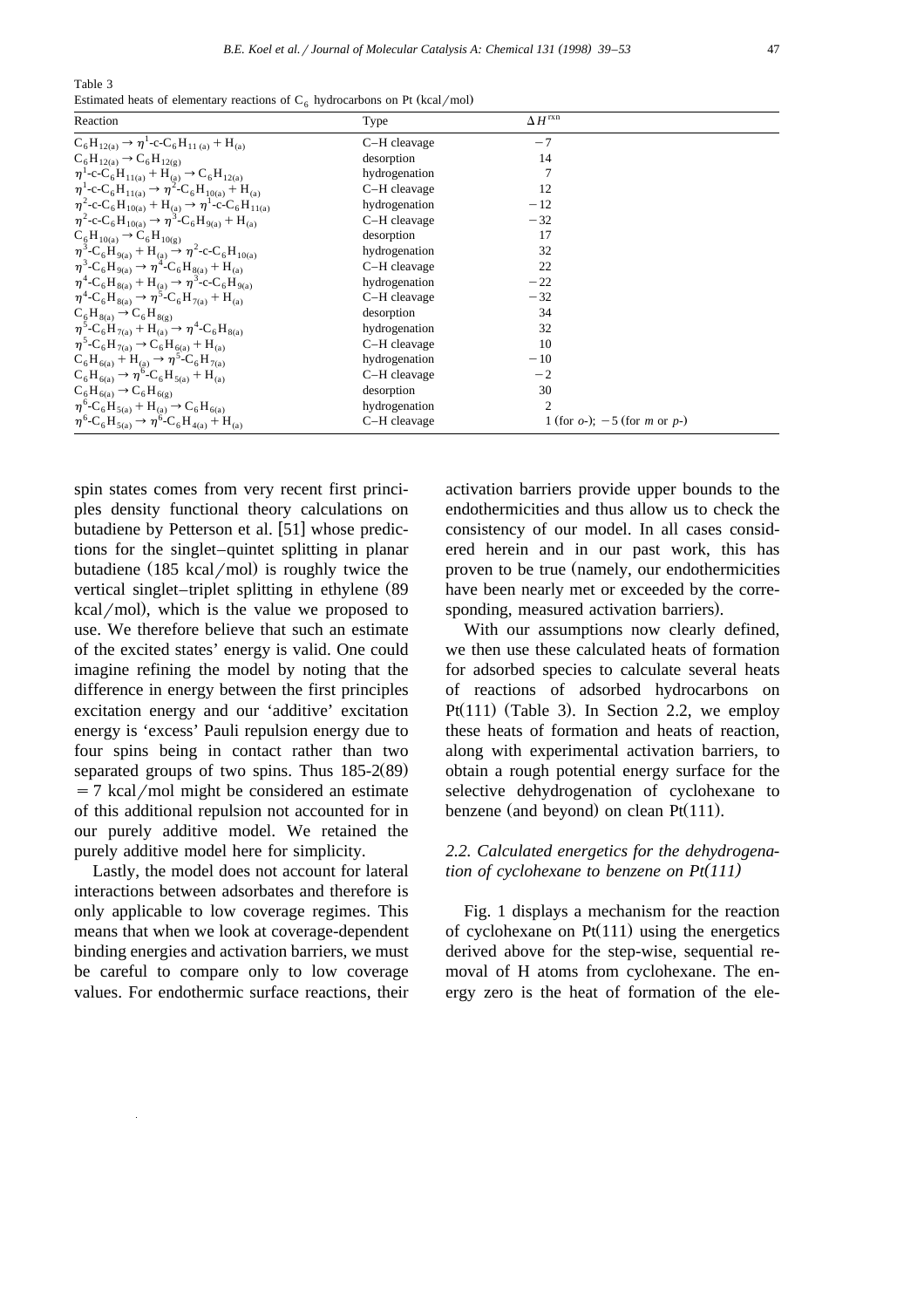

Fig. 1. Thermochemistry for a step-wise, sequential mechanism for dehydrogenation of cyclohexane to benzene on Pt.

ments in their standard states, i.e.,  $\Delta H_{6,300}^{\circ}$  $(H_{2(g)}) = \Delta H_{f,300}^{\circ}(\text{Pt}_{(s)}) = \Delta H_{f,300}^{\circ}(\text{C}_{(graphite)}) = 0.$ Mass balance requires that we consider the heat of formation of the coadsorbed H atoms required by stoichiometry. This mass balance is required even if the reaction is carried out in vacuum under conditions where the hydrogen recombines and desorbs at equilibrium, since we assume that the nascent products of the reaction include coadsorbed hydrogen, rather than  $H_{2(g)}$ .

We believe that this diagram does not dramatically change upon changing the Pt crystal face, and so these energetics have some generality for all reactions on Pt, i.e., the Pt–C  $\sigma$  bond strengths are not a strong function of the surface structure. For example, it is well known that  $D(Pt-H)$  is a constant for Pt  $(111)$ ,  $(110)$ , and  $(100)$ . The shortcoming of such a diagram is, of

course, the limitations of calculating coadsorption effects on adsorbate bonding due to high coverages of reactants, products, or intermediates.

The appreciable structure-dependent differences in hydrocarbon chemistry on Pt comes principally from structure-dependent changes in activation barriers for reactions, and rather small barrier changes can cause large alterations in the branching ratios among the many reaction paths available for hydrocarbon conversion reactions. Thus, while the thermochemistry contained in Table 3 determines the reaction energetics and the concentrations of these species at equilibrium, the concentrations of these species measured in experiments are often determined by the kinetics of the reactions rather than the thermodynamics. Thus, activation energy barriers for these reactions need to be considered to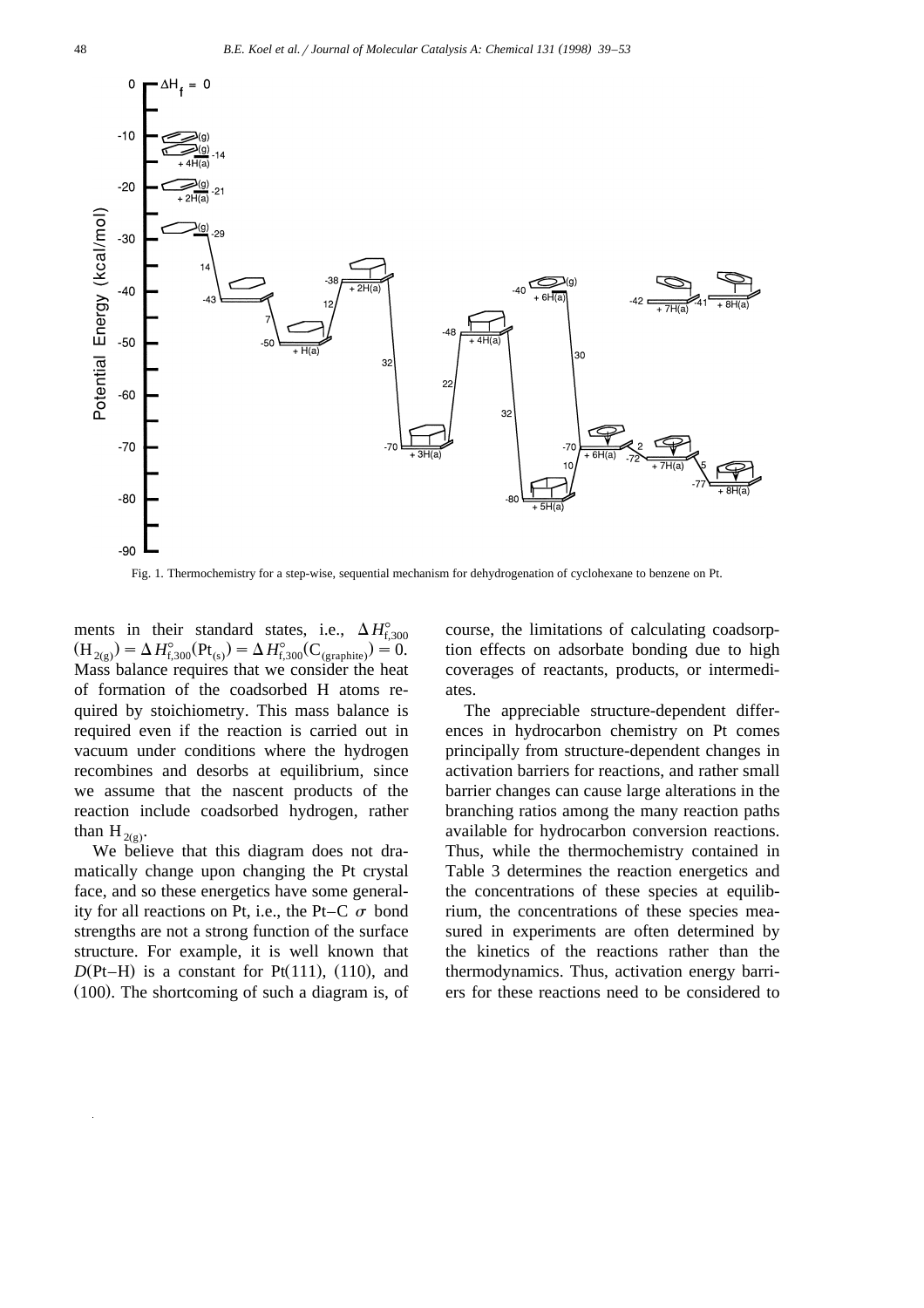

Fig. 2. Reaction energetics for a step-wise, sequential mechanism for dehydrogenation of cyclohexane to benzene on  $Pf(111)$ .

understand the species formed, and an overall understanding of the reaction energetics requires inclusion of the various activation barriers in the reaction mechanism. The activation energy barriers shown in Fig. 2 are specific to reactions on  $Pt(111)$ , and were either taken directly from experimental observations on  $Pt(111)$  or were deduced from a combination of the experimental activation energies and our calculated thermochemistry. In extracting predictions of unknown barriers, we used these two kinetic principles: (i) if the first elementary step is ratelimiting, then every subsequent barrier en route to a stable intermediate must be lower than the first barrier and (ii) if a later elementary step is rate-limiting, then the barriers for all previous steps en route to a stable intermediate (or final product) must be lower than the observed activation barrier,  $E_a^{\text{obs}}$ . Below we discuss the heats of and barriers to reaction for various steps in the dehydrogenation of cyclohexane, comparing our predictions to experiment and to previously postulated mechanisms where possible.

Consider first the two possible reaction pathways for cyclohexane adsorbed on  $Pt(111)$ : dehydrogenation and desorption. We find that the most energetically favorable reaction step (see Table 3) is  $C-H$  bond cleavage to form an adsorbed cyclohexyl species  $(7 \text{ kcal/mol})$ exothermic) while desorption of molecular cyclohexane is an unfavorable reaction step (endothermic by 14 kcal/mol). Experimentally (on Pt(111) at saturation coverage),  $\approx 32\%$  of the adsorbed cyclohexane is observed to desorb molecularly  $(E_d = 13.9 \text{ kcal/mol} [8])$ , and 68% is observed to decompose via some pathway to form cyclohexene  $(E<sub>s</sub> = 9.5-13.5$  kcal/mol for  $5-30\%$  ML  $[5]$ ). Thus, the barrier for dissociation from the molecularly adsorbed state is 9.5–  $13.5$  kcal/mol, while the barrier for desorption is  $13.9 \text{ kcal/mol}$ , and hence adsorbed cyclohexane is more likely to dissociate than to desorb, especially at low coverages.

Large barriers may exist for C–C bond cleavage compared with those for C–H bond cleavage, since  $C_x$ , where  $x < 6$ , adsorbates are not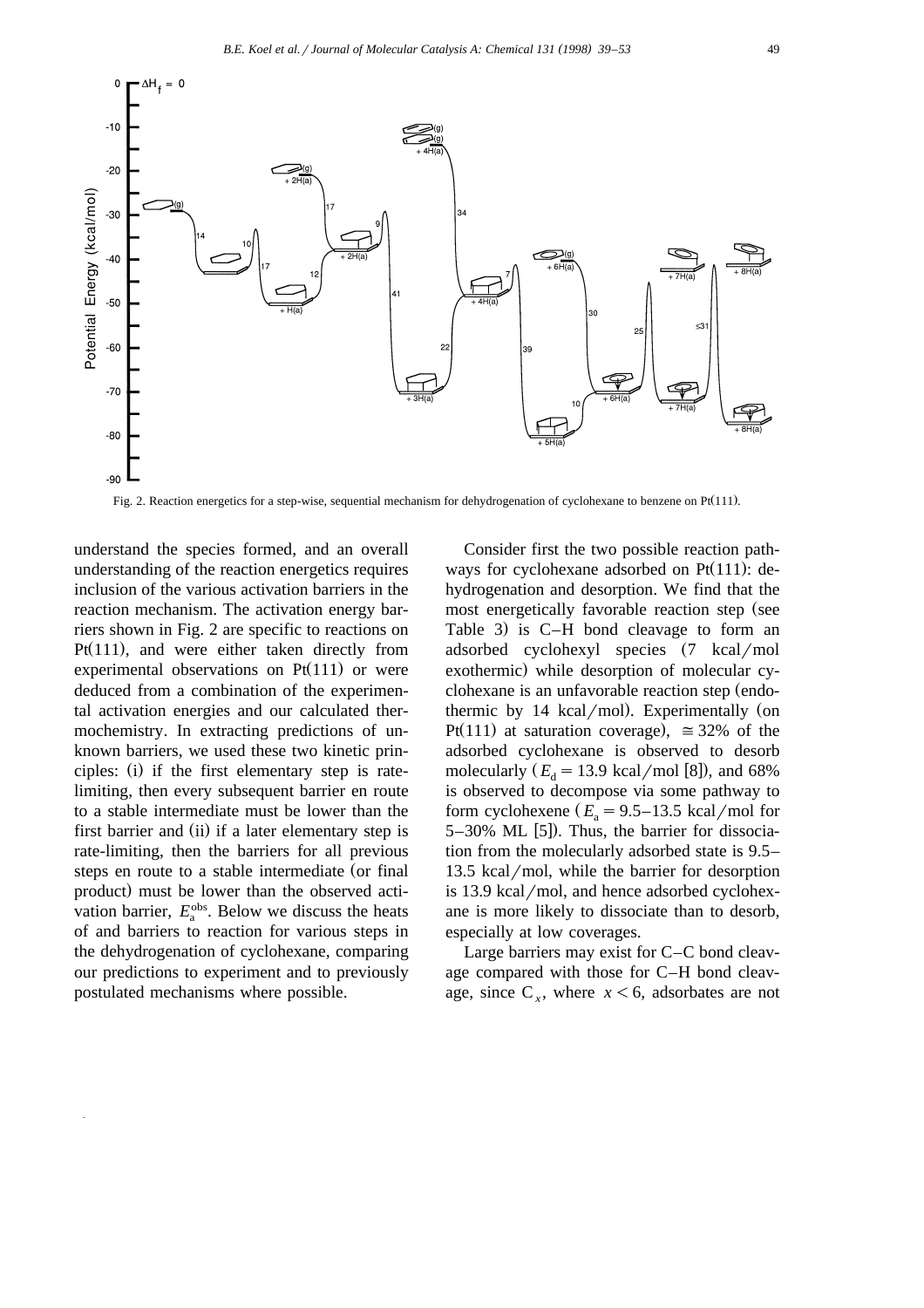observed until much higher temperatures, if at all. Indeed, one might expect a higher barrier for C–C bond cleavage compared to C–H bond cleavage because of the less favorable geometry that the carbon atoms must adopt in transition states involving C–C bond cleavage compared to those for C–H bond breaking. However, we should note that the identification of various  $C_{x \leq 6}$  adsorbates by unambiguously distinguishing these from possible  $C_6$  hydrocarbon species is difficult at best using most surface analytical spectroscopies and perhaps impossible if mixtures of hydrocarbon adsorbates are formed; thus, the validity of this lack of observation is still an open question. However, these pathways are not considered in this diagram since there is no evidence at this time that such pathways involving C–C bond cleavage lead to appreciable benzene production on  $Pt(111)$ .

Cyclohexyl dehydrogenates at relatively low temperatures  $(E_a \le 12.6 \text{ kcal/mol} [8])$  on  $Pt(111)$ . Using the experimental activation energies given above and our calculated heats of reaction, we predict (Fig. 2) that the barrier for formation of adsorbed cyclohexane from coadsorbed cyclohexyl and hydrogen is  $17 \text{ kcal/mol}$ and that the endothermicity of reaction to form adsorbed cyclohexene is small, only  $\approx 12$  $kcal/mol$ . Thus, the barrier to dehydrogenation of cyclohexyl is essentially the endothermicity of reaction. Confirmation of our prediction for the barrier for formation of adsorbed cyclohexane from coadsorbed cyclohexyl and hydrogen comes from TPD experiments showing reaction-rate limited cyclohexane production at 272 K  $(E_a \cong 16.6 \text{ kcal/mol})$  from hydrogenation of cyclohexene.

Consider the three possible reaction pathways for cyclohexene on  $Pt(111)$ : hydrogenation, dehydrogenation, and desorption. We find that the most energetically favorable reaction step (see Table 2) is dehydrogenation to  $\eta^3$ -C<sub>6</sub>H<sub>9(a)</sub> (exothermic by 32 kcal/mol), followed by hydrogenation to adsorbed cyclohexyl downhill by Ž  $12 \text{ kcal/mol}$ , while desorption of molecular cyclohexene is the least favorable reaction step (endothermic by 17 kcal/mol). Experimentally (on Pt(111) at saturation coverage),  $\langle 25\% \rangle$  of the adsorbed cyclohexene is observed to desorb molecularly  $(E_d = 17.1 \text{ kcal/mol [9])}$  and > 75% is observed to decompose  $(E_a = 9-14.4$ kcal/mol [4,22]) through a proposed  $\eta^3$ -C<sub>6</sub>H<sub>9(a)</sub> intermediate. The endothermicity we calculate to decompose this intermediate is  $22$  kcal/mol, and this is consistent with an estimated reaction barrier of  $18-20.8$  kcal/mol from experimental measurements  $[4,22]$ . This reaction forms benzene  $[4,9,22]$ , presumably through a cyclohexadiene intermediate. It is important to note that the predicted barrier to hydrogenation of cyclohexene to cyclohexyl is nearly zero, and this process is clearly dictated by the concentration of hydrogen on the surface. It might even play a role in the interesting 'two-peak' desorption spectra of cyclohexene  $[9]$ . Also, the huge barrier to hydrogenating the  $\eta^3$ -C<sub>6</sub>H<sub>9(a)</sub> intermediate (endothermic by 32 kcal/mol with a barrier predicted to be 41 kcal/mol) eliminates hydrogenation pathways to produce cyclohexane and cyclohexene from any intermediate past  $c - C_6 H_0$ , including cyclohexadiene and benzene, in agreement with experimental findings.

Consider the three possible reaction pathways for cyclohexadiene on  $Pt(111)$ : hydrogenation, dehydrogenation, and desorption. We find that the most energetically favorable reaction step (see Table 2) is  $C-H$  bond cleavage to form a  $\eta^5$ -C<sub>6</sub>H<sub>7(a)</sub> cyclohexadienyl species (32 kcal/mol exothermic), followed by hydrogenation to adsorbed  $\eta^3$ -c-C<sub>6</sub>H<sub>9(a)</sub> (downhill by 22  $kcal/mol$ , while desorption of molecular cyclohexadiene is the least favorable reaction step (endothermic by 34 kcal/mol). Experimentally, on  $Pt(111)$  no adsorbed cyclohexadiene is observed to desorb molecularly, no cyclohexadiene is hydrogenated to cyclohexene, and presumably complete conversion to chemisorbed benzene occurs. This is consistent with Fig. 2. The activation barrier to react  $\eta^4$ -C<sub>6</sub>H<sub>8(a)</sub>, presumably to form benzene via a c-C<sub>6</sub>H<sub>7(a)</sub> intermediate, has been measured to be  $7-13.5$  [4] and  $14 \pm 2$  kcal/mol [26] on Pt (111). The en-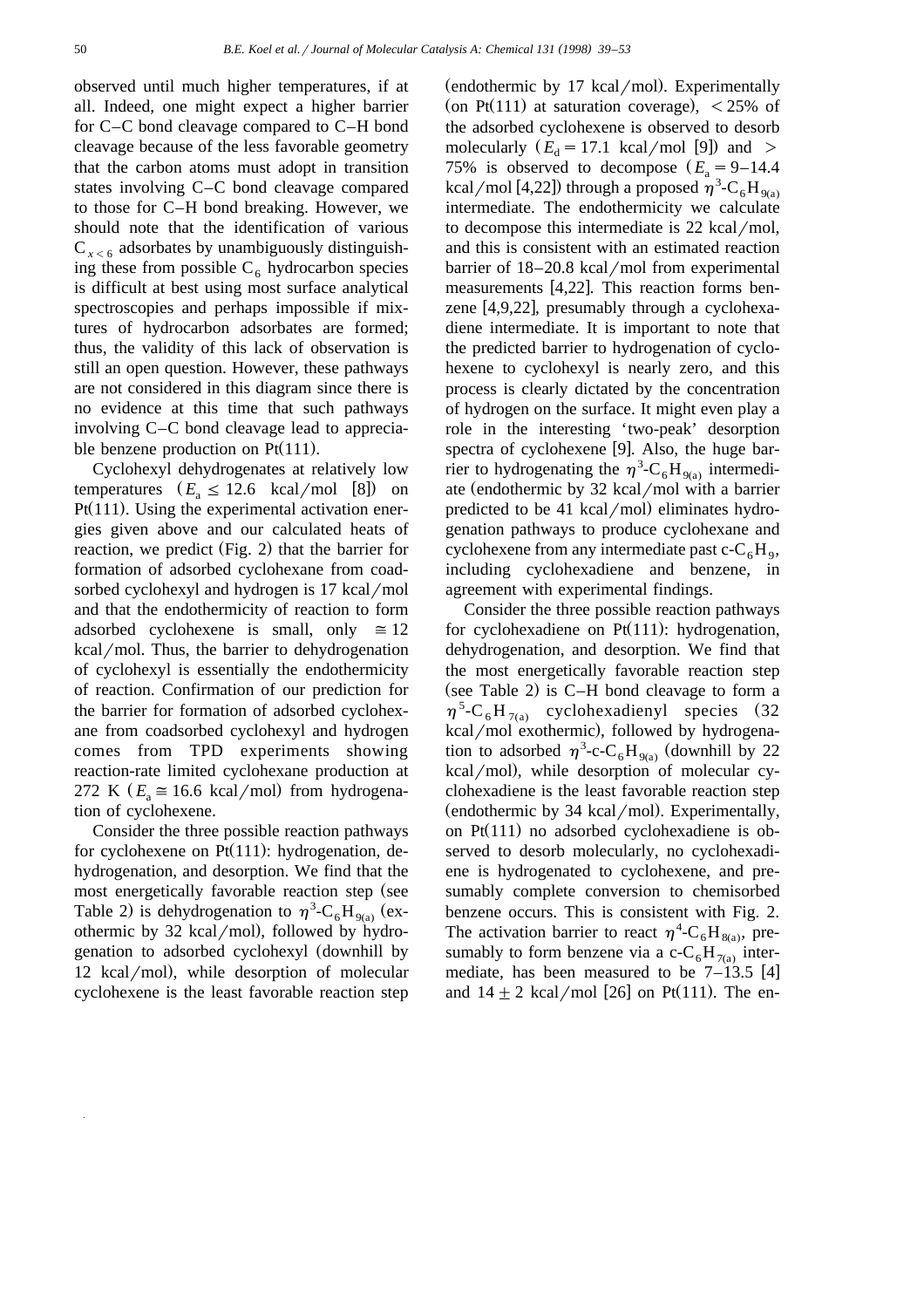dothermicity we calculate for dehydrogenation of c-C<sub>6</sub>H<sub>7(a)</sub> to benzene is 10 kcal/mol, while that for hydrogenation is  $32$  kcal/mol. The 10 kcal/mol dehydrogenation endothermicity represents most of the barrier to forming benzene from c-C<sub>6</sub>H<sub>7(a)</sub> since benzene is formed from cyclohexane and cyclohexene at about 300 K  $[3-5,23]$ , i.e.,  $(E_a \le 18 \text{ kcal/mol})$ , and measurements on  $Pt(111)$  show benzene desorption at 310 K ( $E_a \le 18.9$  kcal/mol [10]) from cyclohexadiene dehydrogenation. A better (lower) value of the upper limit for this barrier comes from studies on Pt–Sn alloys, where benzene was desorbed in TPD in a peak at 235 K  $(E<sub>s</sub> = 13.6 \text{ kcal/mol}$  [10]) following cyclohexadiene adsorption on the  $\sqrt{3-Sn/Pt}$  (111) alloy. This represents an upper limit on the reaction barrier on  $Pt(111)$ , because this alloy is less reactive than  $Pt(111)$ , and it is within a few  $kcal/mol$  of the value for the calculated endothermicity. Again, we predict little or no barrier for hydrogenation of cyclohexadiene to c- $C_6H_{9(a)}$ , and this species should be formed as soon as hydrogen becomes available from dehydrogenation of cyclohexadiene. However, further hydrogenation past  $c-C_6H_{9(a)}$  will not occur due to the large barrier  $(41 \text{ kcal/mol})$  for hydrogenation to cyclohexene.

The final step in the reaction involves the desorption of benzene. It is likely that the more exothermic (and nearly barrierless) hydrogenation reaction does not compete in UHV because of the lack of adsorbed hydrogen under reaction conditions. At temperatures  $\geq 300$  K, all adsorbed hydrogen immediately desorbs as  $H_2$  so that negligible quantities of  $H_{(a)}$  exists at steady-state under ultrahigh vacuum reaction conditions. However, even if hydrogen is available, the conversion of benzene to  $\eta^5$ -C<sub>6</sub>H<sub>7(a)</sub> on clean  $Pt(111)$  is a dead end path due to the large barriers encountered for the back (further hydrogenation) reactions.

We also show a likely path for an undesirable reaction, that of benzene decomposition. Our predictions are that the first steps are nearly thermoneutral if phenyl and benzyne are

chemisorbed with the ring plane nearly parallel to the surface, with  $\pi$  bonding from the ring contributing strongly to the chemisorption bond, and endothermic by  $28-29$  kcal/mol for the limiting case of  $\sigma$ -bonded and di- $\sigma$ -bonded species, respectively, with no  $\pi$  bonding stabilization at all. Importantly, we don't predict huge endothermicities that disagree with the known barriers. Experimentally, on  $Pt(111)$ about 55% of the benzene monolayer dehydrogenates upon heating  $[32]$  with barriers of 24.7 and  $31.1$  kcal/mol for losing one H and three H atoms, respectively [8]. Our predicted endothermicities for forming  $\sigma$ -bonded phenyl and di- $\sigma$ -bonded benzyne without any  $\pi$  bonding stabilization are remarkably close to the activation barriers cited above. Obviously,  $\pi$  bonding contributions to the chemisorption bond will lower the energies of these species. We conclude that either this  $\sigma$ -bonded species describes well the chemical nature of phenyl on the  $Pt(111)$  surface, with the endothermicity of this reaction accounting for nearly all of the benzene dehydrogenation barrier, or it represents an intermediate formed in the conversion of benzene to a more stable adsorbed  $\sigma + \pi$ -bonded phenyl.

An obvious feature of the potential energy diagram of Fig. 1 is that at equilibrium in the presence of hydrogen, adsorbed  $\eta^5$ -C<sub>6</sub>H<sub>7</sub> is predicted to be the most stable  $c-C_6$  surface species. An adsorbed  $\eta^3$ -C<sub>6</sub>H<sub>9</sub> species is also predicted to be a stable species present in appreciable concentrations due to the relatively large barriers for forward and reverse reactions. This prediction has important implications to hydrocarbon conversion and reforming catalysis where these species should play important roles in the catalytic reaction mechanisms. Figs. 1 and 2 are also consistent with important kinetic and mechanistic aspects of cyclohexane to benzene conversion catalysis at high pressures  $[1]$ : (i) kinetics consistent with a simple sequence of irreversible steps; and (ii) the rate determining step being either benzene desorption or the dehydrogenation of some intermediate depending on the reaction conditions. We predict that dehydro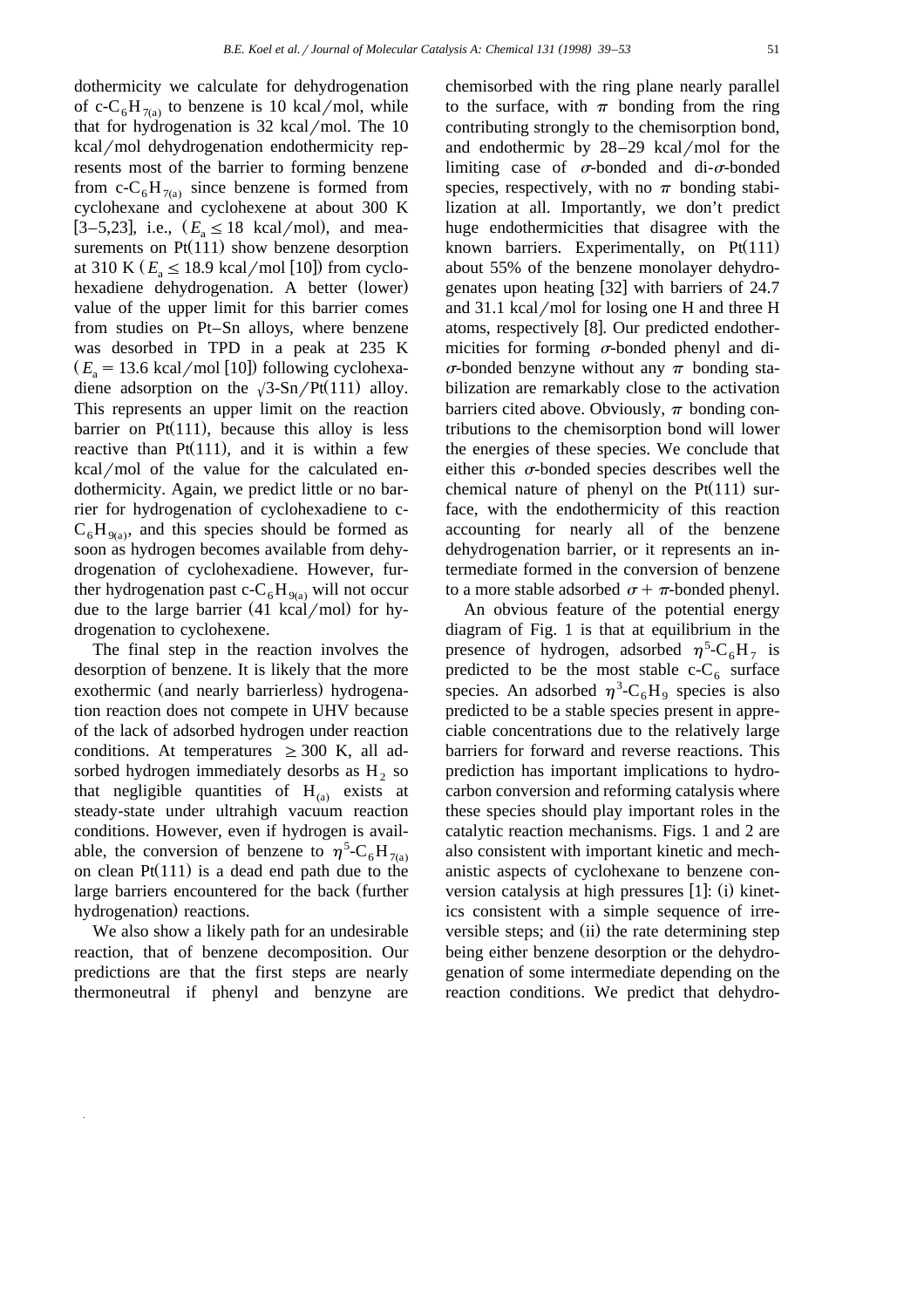genation of the cycloallylic intermediate is endothermic by  $22$  kcal/mol and that this is the rate determining step when the kinetics are not rate-limited by benzene desorption.

Two final comments on this energetic and mechanistic analysis can be made. First, new direct measurements of hydrocarbon heats of adsorption or improvements from chemical physics experiments or theoretical calculations of excitation energies for reactive species and of metal–carbon bond strengths will greatly improve our ability to set thermodynamic limits on the stable species formed on surfaces. Secondly, the heats of formation and reaction shown in Tables 2 and 3 and the type of scheme shown in Fig. 1 should be useful in general for understanding the reactions of cyclohexane, cyclohexene, and cyclohexadiene on other metal surfaces, simply by incorporating changes in the calculated heats of adsorption for the hydrocarbon species, as well as any experimental information about the adsorption energies and barrier heights on other surfaces. In particular, the estimates of heats of formation and reaction energetics for the adsorbed hydrocarbon fragments can be obtained by using the appropriate metal–carbon and metal–hydrogen bond energies, dependent on the specific transition metal, since we have already tabulated the heats of formation of the gas phase species in the appropriate electronic state. Thus, this approach and the resulting values for adsorbate heats of formation are expected to lend new insight into the mechanisms of hydrocarbon reactivity on a variety of metal surfaces.

## **3. Summary**

We have applied a quasiempirical valence bond approach for calculating the heats of formation of adsorbed species to understand mechanistic aspects of the selective dehydrogenation of cyclohexane to benzene over  $Pt(111)$  surfaces. We have calculated the heats of formation of all the relevant surface species that play a role in sequential dehydrogenation process. These heats of formation were then used to predict the thermochemistry along the pathway to benzene. Barriers to each step were taken from or deduced from experimental data. Throughout our analysis we have made no attempt to include coverage effects on adsorption energies and reaction barriers, in order to simplify the approach. Our calculations indicate that in the sequential dehydrogenation mechanism, a metastable  $\eta^3$ -C<sub>6</sub>H<sub>9</sub> allylic intermediate is formed and that the rate limiting step involved in benzene production is either the dehydrogenation of this intermediate to chemisorbed cyclohexadiene or desorption of the benzene product. Finally, we calculate phenyl and benzyne energetics for benzene decomposition reactions that lead to carbon deposition and we find the energetics of those reactions to be consistent with the experimentally measured barriers.

#### **Acknowledgements**

BEK acknowledges the U.S. Department of Energy, Office of Basic Energy Sciences, Chemical Sciences Division for support of this research. EAC is grateful for support for this work from a Union Carbide Innovation Recognition Award, a Camille and Henry Dreyfus Foundation Teacher Scholar Award, and a Alfred P. Sloan Foundation Research Award. It is a pleasure to acknowledge valuable discussions with Prof. G.B. Ellison.

## **References**

- [1] J.H. Sinfelt, in: J.R. Anderson, M. Boudart (Eds.), Catalysis, Science and Technology, Vol. 1, Chap. 5, Springer-Verlag, Berlin, 1981.
- [2] S.M. Davis, G.A. Somorjai, in: D.A. King, D.P. Woodruff (Eds.), The Chemical Physics of Solid Surfaces and Heterogeneous Catalysis, Vol. 1, Chap. 7, Elsevier, Amsterdam, 1984.
- [3] D.P. Land, C.L. Pettiette-Hall, R.T. McIver Jr., J.C. Hemminger, J. Am. Chem. Soc. 111 (1989) 5970.
- [4] C.L. Pettiette-Hall, D.P. Land, R.T. McIver Jr., J.C. Hemminger, J. Am. Chem. Soc. 113 (1991) 2755.